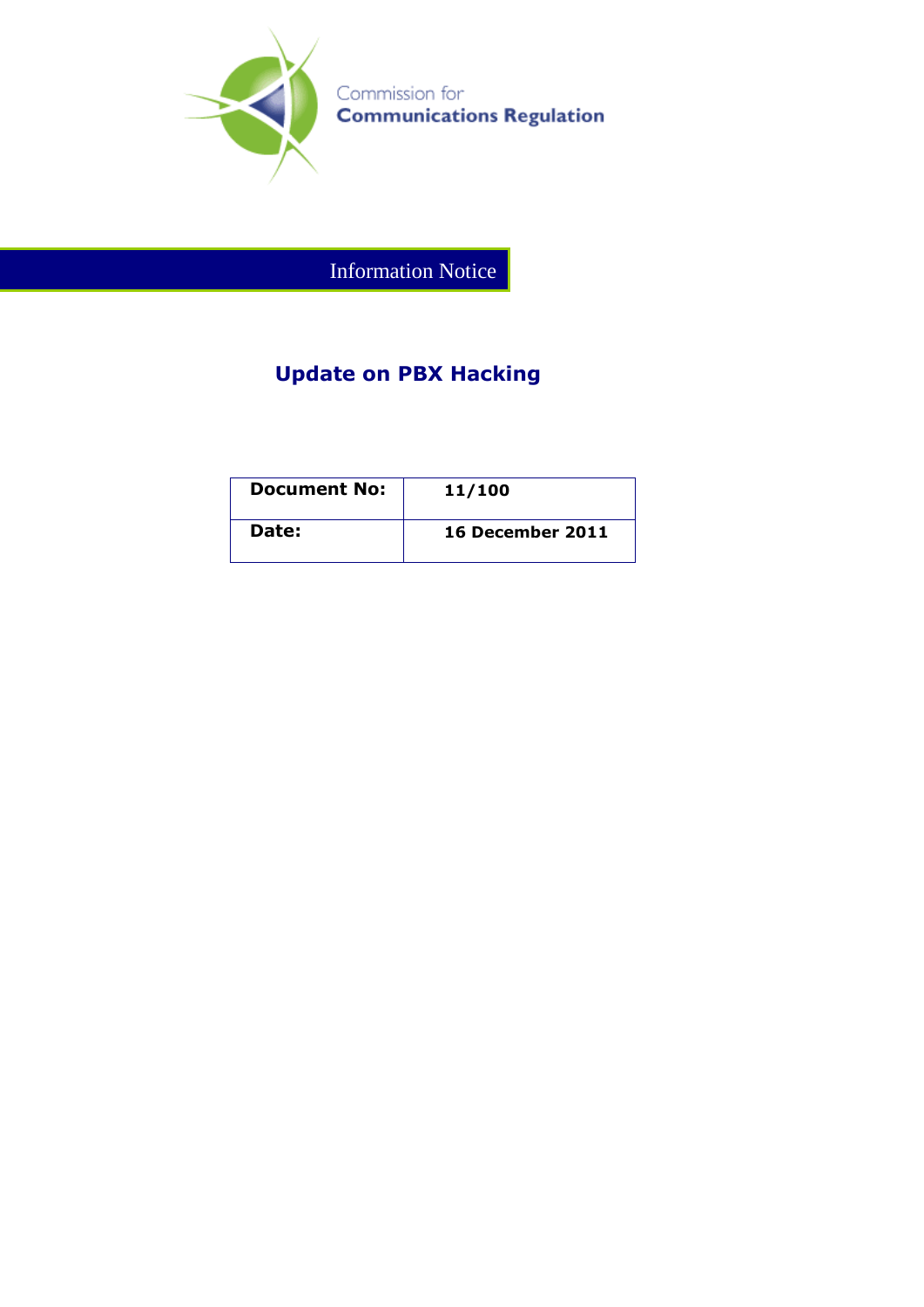## **Details of Notice**

ComReg wishes to advise businesses that there have been a number of recent incidents where business telephone systems have been hacked resulting in very significant bills for those businesses. Hackers have been able to gain access to the victim's private branch exchange (PBXs) through their voicemail and maintenance ports. Where the hackers have gained access, they have reconfigured aspects of the victim's switch to make outbound calls mostly to overseas destinations, often terminating at premium rate numbers.

It should be noted that this type of misuse is not targeted at residential consumers as it requires the end-user having its own switchboard or telephone switch system such as a PBX. Hacking a business's PBX may result in the company concerned having to pay for the calls that are made by the hackers. These calls can be high value calls that would not normally be used by a business, thereby exposing the business to considerable charges from the network operator. In the space of one or two days businesses can run up bills of tens of thousands of euros as a result of these incidents. These cases may arise as a result of poor security procedures being in place for the PBX which allow incoming calls to make external calls through the system.

ComReg understands that such examples of misuse often occur when the victim's office is closed. Typically, such incidents take place at weekends or over holiday periods which enables numerous calls to be made from the PBX before they are detected.

ComReg is now reminding all business PBX users to ensure the appropriate security arrangements are in place for their equipment to prevent or to minimise the risk of hacking. Most PBX equipment will have a number of security settings which can be configured to prevent this form of misuse. ComReg would urge businesses to ensure the appropriate security arrangements are in place for their equipment to prevent such hacking and the resulting bills.

Under recently introduced legislation, Regulation 23(2) of the Universal Service Regulations<sup>1</sup>, ComReg has the authority to require an operator, on a case by case basis, to withhold interconnection and other service revenue which includes the payment of funds for traffic that has resulted from the misuse of an Irish number.

## **What to do**

 $\overline{a}$ 

ComReg recommends that any business that is concerned that its number may have been misused should follow these steps:

Contact your telecommunications provider immediately and advise them of your concerns. Consider asking for calls to premium rate numbers and possibly

<sup>&</sup>lt;sup>1</sup> European Communities (Electronic Communications Networks and Services) (Universal Service and Users' Rights) Regulations 2011 (S.I. No. 337 of 2011).